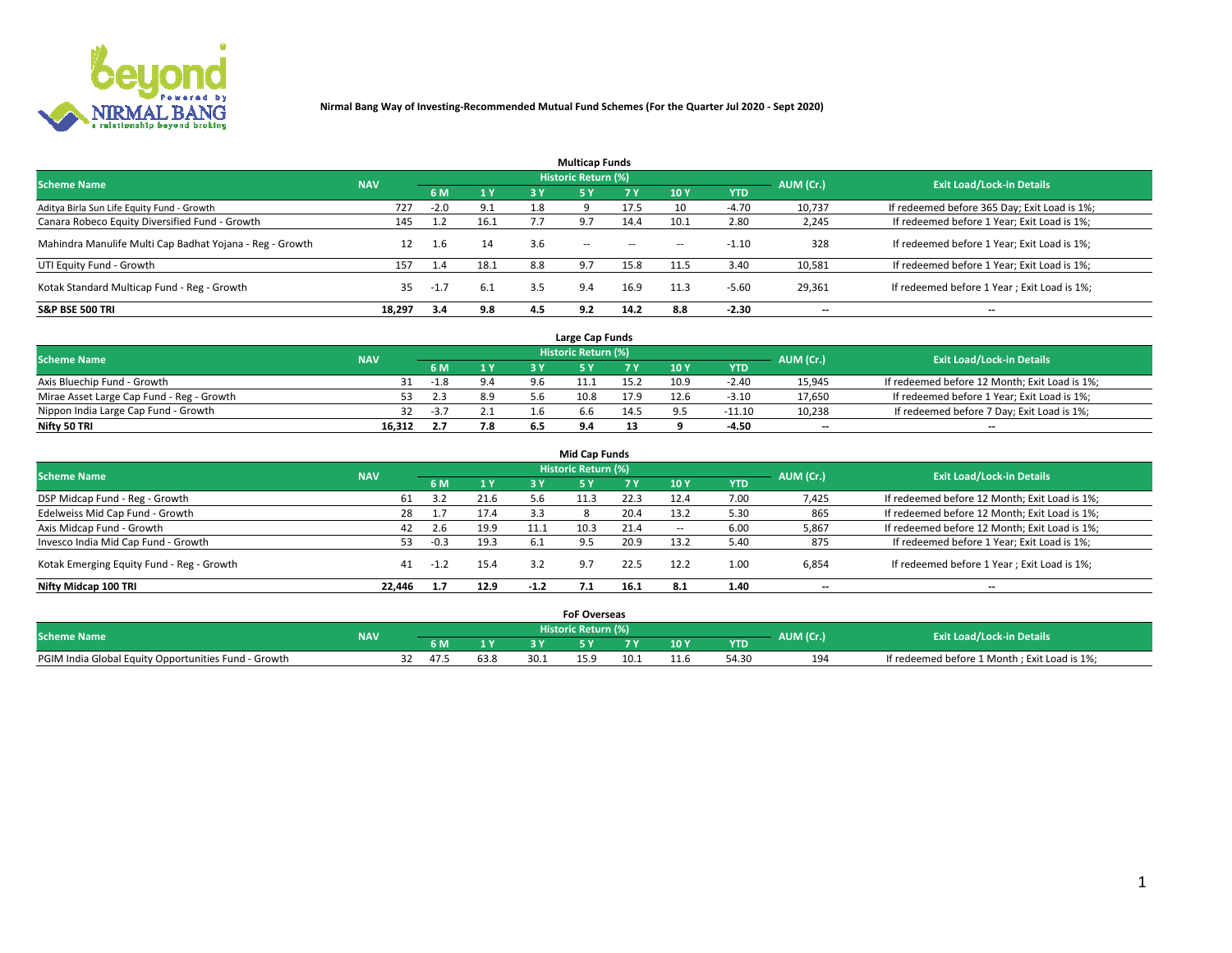

| Large & Midcap                                   |            |        |      |     |                            |      |      |         |                          |                                              |  |  |  |
|--------------------------------------------------|------------|--------|------|-----|----------------------------|------|------|---------|--------------------------|----------------------------------------------|--|--|--|
| <b>Scheme Name</b>                               | <b>NAV</b> |        |      |     | <b>Historic Return (%)</b> |      |      |         | AUM (Cr.)                | <b>Exit Load/Lock-in Details</b>             |  |  |  |
|                                                  |            | 6 M    | 1Y   | 3 Y |                            | 7 V  | 10Y  | YTD     |                          |                                              |  |  |  |
| Mirae Asset Emerging Bluechip Fund - Growth      | 59         | 4.2    | 16.5 |     |                            | 26.1 | 18.2 | 2.20    | 10,596                   | If redeemed before 1 Year; Exit Load is 1%;  |  |  |  |
| Canara Robeco Emerging Equities - Growth         | 101        | 0.8    | 18.9 |     |                            | 24.5 | 15.6 | 4.10    | 5,543                    | If redeemed before 1 Year; Exit Load is 1%;  |  |  |  |
| Principal Emerging Bluechip Fund - Growth        | 110        | 0.9    | 16.5 | 2.8 | 10.3                       | 21.6 | 12.7 | 1.70    | 2,015                    | If redeemed before 365 Day; Exit Load is 1%; |  |  |  |
| Invesco India Growth Opportunities Fund - Growth |            | $-2.8$ |      |     |                            |      | 10.5 | -4.50   | 2,703                    | If redeemed before 1 Year; Exit Load is 1%;  |  |  |  |
| Sundaram Large and Mid Cap Fund - Reg - Growth   | 34         | -5.5   | 6.3  | 4.7 | $\Omega$                   | 16   | 8.7  | $-7.00$ | 1,196                    | If redeemed before 365 Day; Exit Load is 1%; |  |  |  |
| NIFTY Large Midcap 250 TRI                       | 7.436      | 3.5    | 12.8 | 4.2 | 9.9                        | 16.5 | 9.8  | 0.20    | $\overline{\phantom{a}}$ | $- -$                                        |  |  |  |

|                                                     |            |        |      |     | <b>Focused Funds</b>       |      |        |            |                          |                                               |
|-----------------------------------------------------|------------|--------|------|-----|----------------------------|------|--------|------------|--------------------------|-----------------------------------------------|
| <b>Scheme Name</b>                                  | <b>NAV</b> |        |      |     | <b>Historic Return (%)</b> |      |        |            | AUM (Cr.)                | <b>Exit Load/Lock-in Details</b>              |
|                                                     |            | 6 M    | 1 Y  |     |                            |      | 10 Y   | <b>YTD</b> |                          |                                               |
| Axis Focused 25 Fund - Growth                       | 30         | $-2.9$ | 10.3 |     | 11.5                       | 16.1 | $\sim$ | $-3.00$    | 11,043                   | If redeemed before 12 Month; Exit Load is 1%; |
| ICICI Prudential Focused Equity Fund - Ret - Growth |            | 14.7   | 13.2 |     |                            |      |        | 8.40       | 755                      | If redeemed before 1 Year; Exit Load is 1%;   |
| SBI Focused Equity Fund - Growth                    | 152        | $-2.0$ | 13.5 | 8.6 |                            | 18.1 |        | $-1.10$    | 9,506                    | If redeemed before 1 Year; Exit Load is 1%;   |
| <b>S&amp;P BSE 500 TRI</b>                          | 18,297     |        | 9.8  |     |                            | 14.2 |        | $-2.30$    | $\overline{\phantom{a}}$ | $\hspace{0.05cm}$ – $\hspace{0.05cm}$         |

| <b>Small Cap Funds</b>       |            |     |      |                     |      |  |                 |            |           |                                             |  |  |
|------------------------------|------------|-----|------|---------------------|------|--|-----------------|------------|-----------|---------------------------------------------|--|--|
| <b>Scheme Name</b>           | <b>NAV</b> |     |      | Historic Return (%) |      |  |                 |            | AUM (Cr.) | <b>Exit Load/Lock-in Details</b>            |  |  |
|                              |            | 6 M | 1 Y  |                     |      |  | 10 <sub>Y</sub> | <b>YTD</b> |           |                                             |  |  |
| HDFC Small Cap Fund - Growth | 38         |     |      |                     |      |  |                 | $-0.90$    | 7,851     | If redeemed before 1 Year; Exit Load is 1%; |  |  |
| SBI Small Cap Fund - Growth  | 58         |     | 20.8 |                     | 13.6 |  | 17.6            | 9.10       | 4.270     | If redeemed before 1 Year; Exit Load is 1%; |  |  |
| Nifty Smallcap 100 TRI       | 7.115      |     | 8.7  | -8.                 | 3.4  |  |                 | -0.70      | $- -$     | $- -$                                       |  |  |

| ELSS Schemes (Tax Saving u/s 80-C)           |            |        |      |                            |           |        |                          |            |                          |                                  |  |  |  |
|----------------------------------------------|------------|--------|------|----------------------------|-----------|--------|--------------------------|------------|--------------------------|----------------------------------|--|--|--|
| <b>Scheme Name</b>                           | <b>NAV</b> |        |      | <b>Historic Return (%)</b> |           |        |                          |            | AUM (Cr.)                | <b>Exit Load/Lock-in Details</b> |  |  |  |
|                                              |            | - 6 M  | 1Y   | 3 Y                        | <b>5Y</b> | 7 Y    | 10 Y                     | <b>YTD</b> |                          |                                  |  |  |  |
| Aditya Birla Sun Life Tax Relief 96 - Growth | 32         | 0.6    | 11.9 | 1 J                        | 8.8       | 17.4   | 10.3                     | $-0.80$    | 10,383                   | Nil                              |  |  |  |
| Axis Long Term Equity Fund - Growth          | 48         | $-3.7$ | 9.6  | 7.5                        | 9.3       | 19.3   | 14.8                     | $-3.30$    | 21,051                   | Nil                              |  |  |  |
| Canara Robeco Equity Tax Saver Fund - Growth |            | 1.3    |      | 8.5                        | 9.9       | 15.3   | 10.3                     | 4.00       | 1,089                    | Nil                              |  |  |  |
| Invesco India Tax Plan - Growth              | 53         | $-0.9$ | 11.8 |                            |           | 17.4   | 11.5                     | $-0.40$    | 1,075                    | Nil                              |  |  |  |
| Mirae Asset Tax Saver Fund - Reg - Growth    | 19         | 5.2    | 14.3 |                            | $- -$     | $\sim$ | $\overline{\phantom{a}}$ | 0.70       | 3,858                    | Nil                              |  |  |  |
| S&P BSE 200 TRI                              | 5,913      | 3.4    | 9.5  |                            | 9.5       | 14.1   | 9.1                      | $-2.70$    | $\overline{\phantom{a}}$ | $- -$                            |  |  |  |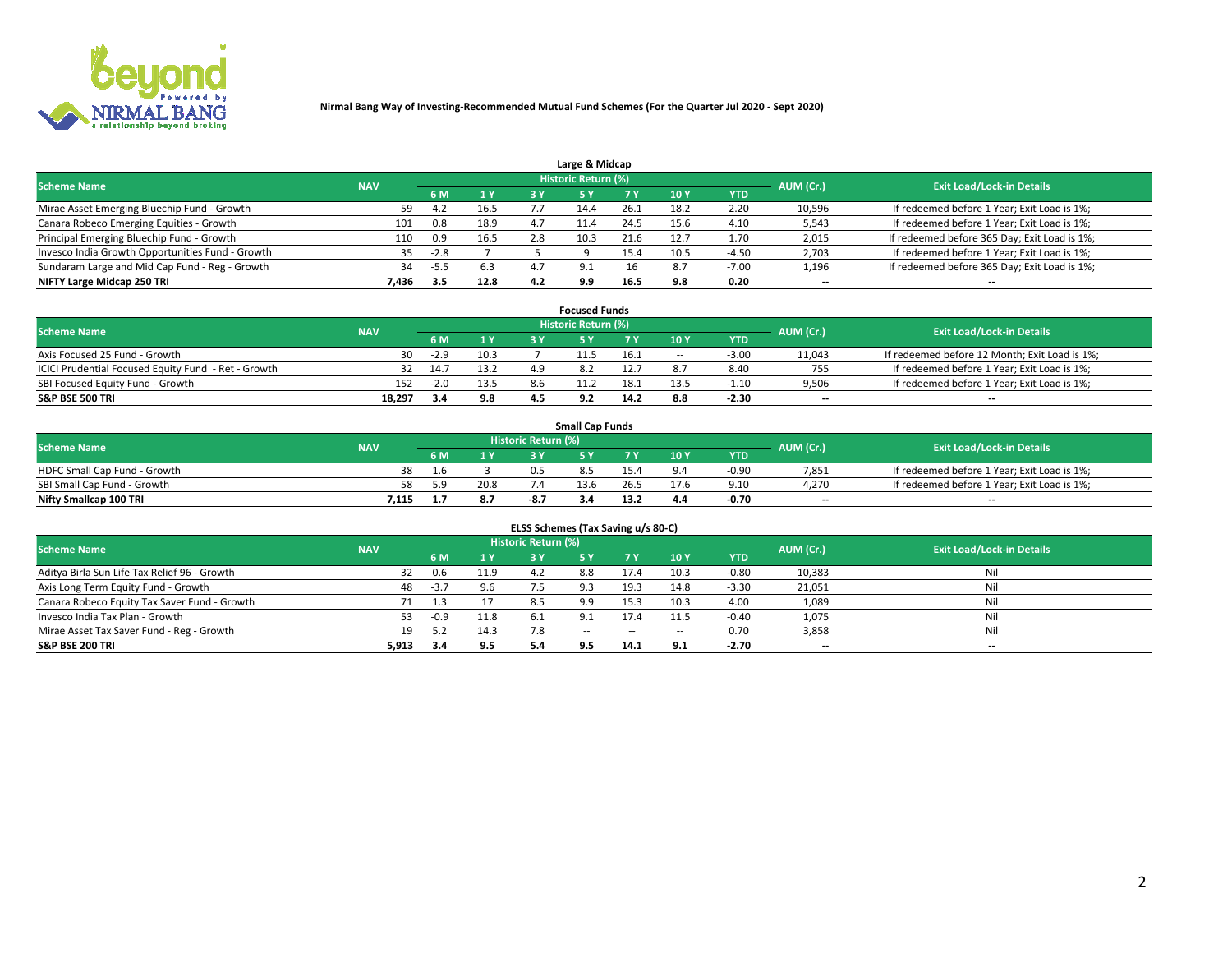

| <b>Solution Oriented</b>                               |            |            |      |                            |      |      |                          |            |                          |                                                                     |  |  |  |  |
|--------------------------------------------------------|------------|------------|------|----------------------------|------|------|--------------------------|------------|--------------------------|---------------------------------------------------------------------|--|--|--|--|
| <b>Scheme Name</b>                                     | <b>NAV</b> |            |      | <b>Historic Return (%)</b> |      |      |                          |            | AUM (Cr.)                | <b>Exit Load/Lock-in Details</b>                                    |  |  |  |  |
|                                                        |            | <b>6 M</b> | 1 Y  | 3 Y                        |      |      | 10Y                      | <b>YTD</b> |                          |                                                                     |  |  |  |  |
|                                                        |            |            |      |                            |      |      |                          |            |                          | If redeemed before 1 Year; Exit Load is 3%; If redeemed bet. 1 Year |  |  |  |  |
| <b>HDFC Childrens Gift Fund</b>                        | 127        | 3.7        | 9.6  | 5.4                        | 9.1  |      | 12.3                     | 1.80       | 3.211                    | to 2 Year; Exit Load is 2%; If redeemed bet. 2 Year to 3 Year; Exit |  |  |  |  |
|                                                        |            |            |      |                            |      |      |                          |            |                          | Load is 1%;                                                         |  |  |  |  |
| Tata Retirement Savings Fund - Moderate Plan - Reg     | 32         | 3.5        | 13   | 4.3                        | 9.7  | 16.9 | --                       | 1.00       | 1,140                    | If redeemed before 61 Month; Exit Load is 1%;                       |  |  |  |  |
| Tata Retirement Savings Fund - Progressive Plan - Reg  | 31         | 2.3        | 12.4 | 4.3                        | 10.9 | 16.7 | $\overline{\phantom{a}}$ | $-1.00$    | 776                      | If redeemed before 61 Month; Exit Load is 1%;                       |  |  |  |  |
| Tata Retirement Savings Fund - Reg - Conservative Plan | 22         | 4.7        | 10.4 | 5.5                        |      | 10.3 | --                       | 5.60       | 141                      | If redeemed before 61 Month; Exit Load is 1%;                       |  |  |  |  |
| S&P BSE 200 TRI                                        | 5,913      | 3.4        | 9.5  | 5.4                        | 9.5  | 14.1 | 9.1                      | $-2.70$    | $\overline{\phantom{a}}$ | $- -$                                                               |  |  |  |  |

|                                                    |            |     |                |                            | <b>Index Fund</b> |      |      |            |                          |                                               |
|----------------------------------------------------|------------|-----|----------------|----------------------------|-------------------|------|------|------------|--------------------------|-----------------------------------------------|
| <b>Scheme Name</b>                                 | <b>NAV</b> |     |                | <b>Historic Return (%)</b> |                   |      |      |            | AUM (Cr.)                | <b>Exit Load/Lock-in Details</b>              |
|                                                    |            |     | $\sqrt{1}$ $V$ | 2 V                        |                   | 7 V  | 10 Y | <b>YTD</b> |                          |                                               |
| HDFC Index Fund-NIFTY 50 Plan                      | 105        | 2.0 | 6.8            |                            | 8.8               |      |      | $-5.20$    | 1.746                    | If redeemed before 3 Day; Exit Load is 0.25%; |
| ICICI Prudential Nifty Next 50 Index Fund - Growth | 24         |     |                |                            |                   |      |      | $-2.70$    | 768                      | Nil                                           |
| UTI Nifty Index Fund - Growth                      | 76         |     |                |                            |                   | 12.5 |      | $-4.90$    | 2,571                    | Nil                                           |
| Nifty 50 TRI                                       | 16,312     |     | 7.8            |                            |                   |      |      | -4.50      | $\overline{\phantom{a}}$ | $- -$                                         |

|                                       |            |     |                                   |                            | <b>Contra/Value Fund</b> |      |      |            |                          |                                             |
|---------------------------------------|------------|-----|-----------------------------------|----------------------------|--------------------------|------|------|------------|--------------------------|---------------------------------------------|
| <b>Scheme Name</b>                    | <b>NAV</b> |     |                                   | <b>Historic Return (%)</b> |                          |      |      |            | AUM (Cr.)                | <b>Exit Load/Lock-in Details</b>            |
|                                       |            |     | $\boldsymbol{A}$ $\boldsymbol{V}$ |                            |                          | 7 V  | 10Y  | <b>YTD</b> |                          |                                             |
| Invesco India Contra Fund - Growth    | 50         | 3 N | 14.5                              |                            |                          | 20.2 | 11.8 | 2.70       | 4,952                    | If redeemed before 1 Year; Exit Load is 1%; |
| UTI Value Opportunities Fund - Growth | 64         |     | 12.1                              |                            |                          |      |      | -1.30      | 4,251                    | If redeemed before 1 Year; Exit Load is 1%; |
| <b>S&amp;P BSE 500 TRI</b>            | 18.297     |     | 9.8                               |                            |                          | 14.2 |      | $-2.30$    | $\overline{\phantom{a}}$ | $- -$                                       |

| Sector/Thematic                                                           |            |         |         |                     |            |            |                          |            |                          |                                               |  |  |  |
|---------------------------------------------------------------------------|------------|---------|---------|---------------------|------------|------------|--------------------------|------------|--------------------------|-----------------------------------------------|--|--|--|
| <b>Scheme Name</b>                                                        | <b>NAV</b> |         |         | Historic Return (%) |            |            |                          |            | AUM (Cr.)                | <b>Exit Load/Lock-in Details</b>              |  |  |  |
|                                                                           |            | 6 M     | 1 Y     | 3 Y                 | <b>5Y</b>  | <b>7 Y</b> | 10Y                      | <b>YTD</b> |                          |                                               |  |  |  |
| Canara Robeco Consumer Trends Fund - Reg - Growth                         | 42         | $-1.9$  | 14.1    | 6.7                 | 11.7       | 17.9       | 11.8                     | $-0.20$    | 390                      | If redeemed before 1 Year; Exit Load is 1%;   |  |  |  |
| Mirae Asset Great Consumer Fund - Growth                                  | 37         | 0.1     | 12.7    |                     |            | 15.9       | $\overline{\phantom{a}}$ | $-1.70$    | 959                      | If redeemed before 1 Year; Exit Load is 1%;   |  |  |  |
| <b>ICICI Prudential Technology Fund - Growth</b>                          | 75         | 27.9    | 23.8    | 23                  |            | 17.5       | 16.3                     | 28.40      | 475                      | If redeemed before 15 Day; Exit Load is 1%;   |  |  |  |
| Nippon India Pharma Fund - Growth                                         | 218        | 37.4    | 54.9    | 20.4                | 7.9        | 17.5       | 15.3                     | 43.50      | 3,496                    | If redeemed before 1 Month; Exit Load is 1%;  |  |  |  |
| BNP Paribas India Consumption Fund - Reg - Growth                         | 13         | 0.3     | 18.7    | $\sim$ $\sim$       | $\sim$ $-$ | $- -$      | $\overline{\phantom{a}}$ | 3.40       | 531                      | If redeemed before 12 Month; Exit Load is 1%; |  |  |  |
| ICICI Prudential Banking and Financial Services Fund - Retail -<br>Growth | 53         | $-17.8$ | $-10.8$ | $-3.9$              | 8.5        | 18         | 11.2                     | $-24.00$   | 2,633                    | If redeemed before 15 Day; Exit Load is 1%;   |  |  |  |
| <b>S&amp;P BSE 500 TRI</b>                                                | 18,297     | 3.4     | 9.8     | 4.5                 | 9.2        | 14.2       | 8.8                      | $-2.30$    | $\overline{\phantom{a}}$ | --                                            |  |  |  |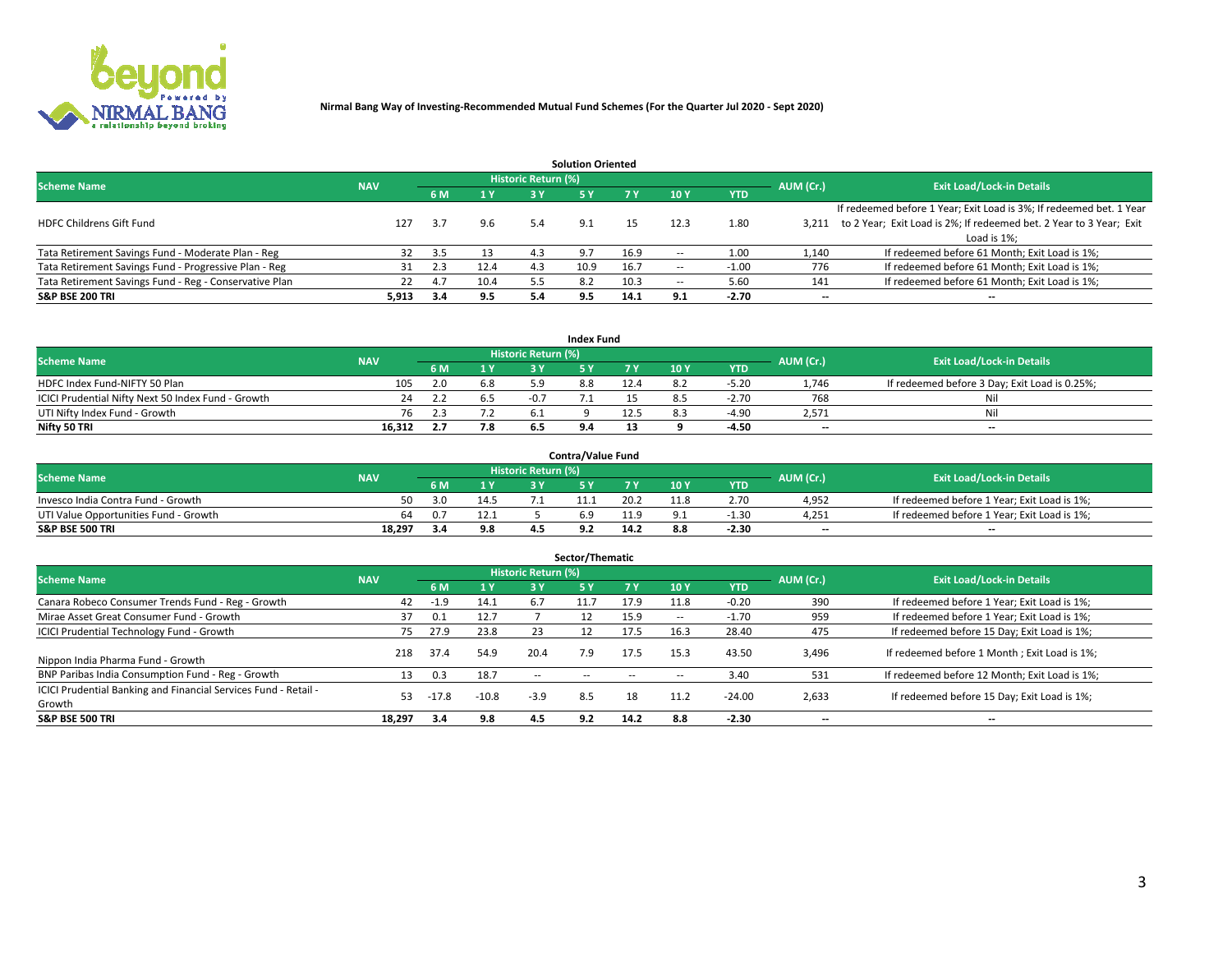

| <b>Dynamic Asset Allocation Funds</b>                   |            |        |                |                     |     |        |            |            |           |                                                 |  |  |  |  |
|---------------------------------------------------------|------------|--------|----------------|---------------------|-----|--------|------------|------------|-----------|-------------------------------------------------|--|--|--|--|
| <b>Scheme Name</b>                                      | <b>NAV</b> |        |                | Historic Return (%) |     |        |            |            | AUM (Cr.) | <b>Exit Load/Lock-in Details</b>                |  |  |  |  |
|                                                         |            | 6 M    | 1 <sup>Y</sup> |                     |     |        | <b>10Y</b> | <b>YTD</b> |           |                                                 |  |  |  |  |
| ICICI Prudential Balanced Advantage Fund - Reg - Growth | 39         | 4.1    | 10.4           | 6.5                 | 8.5 | 13.2   | 11.1       | 1.10       | 26,139    | If redeemed before 1 Year; Exit Load is 1%;     |  |  |  |  |
| Invesco India Dynamic Equity Fund - Growth              | 30         | $-0.3$ | 5.6            | 2.4                 | 6.8 | 11.9   | 8.9        | -1.20      | 757       | If redeemed before 3 Month; Exit Load is 0.25%; |  |  |  |  |
| Nippon India Balanced Advantage Fund - Growth           | 95         |        | 6.9            | 4.5                 |     | 13.3   |            | 0.40       | 2,876     | If redeemed before 12 Month; Exit Load is 1%;   |  |  |  |  |
| SBI Dynamic Asset Allocation Fund - Reg - Growth        | 14         | 4.2    | 3.8            |                     |     | $\sim$ | $\sim$     | $-2.40$    | 593       | If redeemed before 12 Month; Exit Load is 1%;   |  |  |  |  |
| NIFTY 50 Hybrid Composite Debt 65:35 Index              | 10,764     | 5.7    | 10.9           | 7.8                 | 9.8 | 12.3   | 9.3        | 1.90       | $- -$     | $- -$                                           |  |  |  |  |

| <b>Hybrid Aggressive</b>                        |            |        |      |                            |           |        |      |            |                          |                                               |  |  |  |  |
|-------------------------------------------------|------------|--------|------|----------------------------|-----------|--------|------|------------|--------------------------|-----------------------------------------------|--|--|--|--|
| <b>Scheme Name</b>                              | <b>NAV</b> |        |      | <b>Historic Return (%)</b> |           |        |      |            | AUM (Cr.)                | <b>Exit Load/Lock-in Details</b>              |  |  |  |  |
|                                                 |            | 6 M    | 1 Y  | 3 ۷                        |           | 7 Y    | 10Y  | <b>YTD</b> |                          |                                               |  |  |  |  |
| Canara Robeco Equity Hybrid Fund - Growth       | 175        |        | 14.8 |                            | $\circ$ 7 |        |      | 4.00       | 3,231                    | If redeemed before 1 Year; Exit Load is 1%;   |  |  |  |  |
| SBI Equity Hybrid Fund - Growth                 | 144        | $-0.8$ | 8.6  | 6.8                        | 8.9       | 15.3   | 10.8 | $-1.40$    | 31,434                   | If redeemed before 12 Month; Exit Load is 1%; |  |  |  |  |
| Mirae Asset Hybrid - Equity Fund - Reg - Growth | 16.        | 3.9    | 9.5  |                            | 10.1      | $\sim$ | --   | $-0.50$    | 3,645                    | If redeemed before 1 Year; Exit Load is 1%;   |  |  |  |  |
| ICICI Prudential Equity & Debt Fund - Growth    | 133        | 0.8    |      |                            |           | 14.3   |      | $-5.00$    | 17,403                   | If redeemed before 1 Year; Exit Load is 1%;   |  |  |  |  |
| NIFTY 50 Hybrid Composite Debt 65:35 Index      | 10.764     | 5.7    | 10.9 |                            | 9.8       | 12.3   |      | 1.90       | $\overline{\phantom{a}}$ | $- -$                                         |  |  |  |  |

| <b>Arbitrage Fund</b>                      |            |      |     |                     |  |        |     |            |           |                                                 |  |  |  |  |
|--------------------------------------------|------------|------|-----|---------------------|--|--------|-----|------------|-----------|-------------------------------------------------|--|--|--|--|
| <b>Scheme Name</b>                         | <b>NAV</b> |      |     | Historic Return (%) |  |        |     |            | AUM (Cr.) | <b>Exit Load/Lock-in Details</b>                |  |  |  |  |
|                                            |            | 1 M. | 3 M | 6 M                 |  |        |     | <b>YTD</b> |           |                                                 |  |  |  |  |
| IDFC Arbitrage Fund - Reg - Growth         |            |      | 2.2 |                     |  |        |     | 3.80       | 7,596     | If redeemed before 1 Month; Exit Load is 0.25%; |  |  |  |  |
| Kotak Equity Arbitrage Fund - Reg - Growth | 28         |      | 2.4 |                     |  |        |     | 4.50       | 15,364    | If redeemed before 30 Day; Exit Load is 0.25%;  |  |  |  |  |
| Tata Arbitrage Fund - Reg - Growth         |            | 3.O  | 2.8 |                     |  | $\sim$ | $-$ | 5.30       | 2,125     | If redeemed before 30 Day; Exit Load is 0.25%;  |  |  |  |  |
| Nippon India Arbitrage Fund - Growth       | 20         | 3.0  |     |                     |  |        |     | 4.50       | 7,576     | If redeemed before 1 Month; Exit Load is 0.25%; |  |  |  |  |

| Overnight Fund                                      |            |           |     |                     |     |     |            |                 |           |                                  |  |  |  |  |
|-----------------------------------------------------|------------|-----------|-----|---------------------|-----|-----|------------|-----------------|-----------|----------------------------------|--|--|--|--|
| <b>Scheme Name</b>                                  | <b>NAV</b> |           |     | Historic Return (%) |     |     | <b>YTM</b> | Avg             | AUM (Cr.) | <b>Exit Load/Lock-in Details</b> |  |  |  |  |
|                                                     |            | <b>1W</b> | 2 W | 1 M.                | 3 M | 1Y  |            | <b>Maturity</b> |           |                                  |  |  |  |  |
| Aditya Birla Sun Life Overnight Fund - Reg - Growth | 1,091      | 2.8       | 2.8 | 2.9                 | 2.9 | 3.9 | 3.24       | 0.00            | 6,538     | Nil                              |  |  |  |  |
| HDFC Overnight Fund - Growth                        | 2,991      |           | 2.8 | 2.9                 | 2.9 |     | 3.15       | 0.01            | 13,165    | Nil                              |  |  |  |  |
| ICICI Prudential Overnight Fund - Reg - Growth      | 109        |           | 2.8 | 2.9                 | 2.9 |     | 3.26       | 0.01            | 8,645     | Nil                              |  |  |  |  |
| Nippon India Overnight Fund - Reg - Growth          | 108        | 2.8       | 2.9 | 2.9                 | 2.9 |     | 3.17       | 0.01            | 4,508     | Nil                              |  |  |  |  |
| Kotak Overnight Fund - Reg - Growth                 | 1,078      | 2.8       | 2.8 | 2.9                 | 2.9 | 3.9 |            | 0.01            | 4,494     | Nil                              |  |  |  |  |
| <b>CRISIL Liquid Fund Index</b>                     | $- -$      | 4.0       | 3.8 | 4.1                 | 4.1 | 5.3 | --         | --              | $- -$     | --                               |  |  |  |  |

### **Overnight Fund**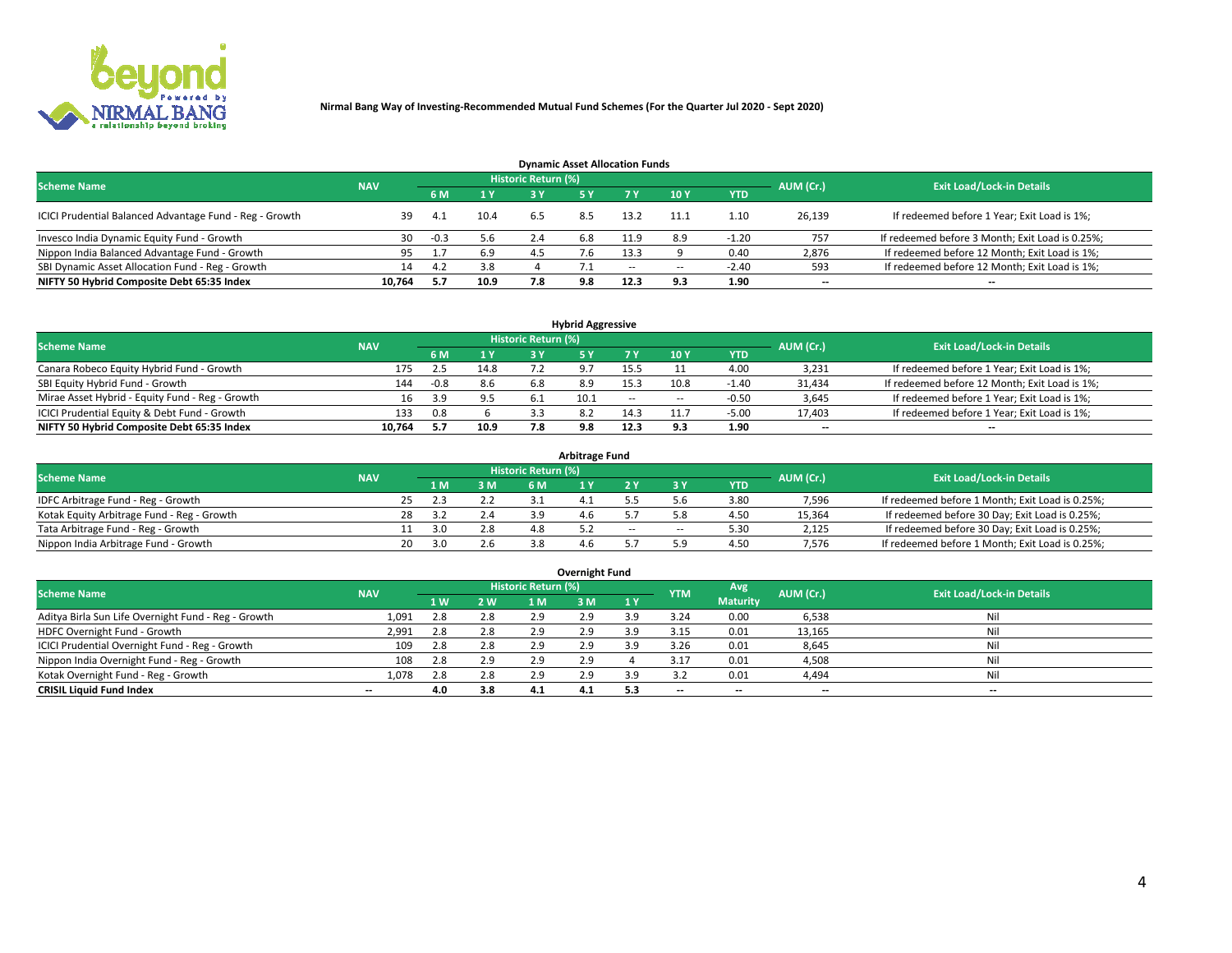

| <b>Liquid Funds</b>                              |            |     |     |                     |     |              |            |                 |           |                                  |  |  |  |  |
|--------------------------------------------------|------------|-----|-----|---------------------|-----|--------------|------------|-----------------|-----------|----------------------------------|--|--|--|--|
| <b>Scheme Name</b>                               | <b>NAV</b> |     |     | Historic Return (%) |     |              | <b>YTM</b> | Avg             | AUM (Cr.) | <b>Exit Load/Lock-in Details</b> |  |  |  |  |
|                                                  |            | 4W  | 2 W | 1 M                 | M   | $\sqrt{1}$ Y |            | <b>Maturity</b> |           |                                  |  |  |  |  |
| Aditya Birla Sun Life Liquid Fund - Reg - Growth | 324        |     |     |                     |     |              | 3.63       | 0.10            | 38,375    | *Ref Footnote                    |  |  |  |  |
| ICICI Prudential Liquid Fund - Reg - Growth      | 298        |     | 2.9 | 3.3                 |     |              | 3.64       | 0.10            | 54,835    | *Ref Footnote                    |  |  |  |  |
| Kotak Liquid Fund - Reg - Growth                 | 4,069      |     |     |                     |     | 4.9          | 3.49       | 0.10            | 32,611    | *Ref Footnote                    |  |  |  |  |
| Nippon India Liquid Fund - Growth                | 4,911      |     | 2.9 |                     |     |              | 3.51       | 0.12            | 29,334    | *Ref Footnote                    |  |  |  |  |
| Mahindra Manulife Liquid Fund - Reg - Growth     | 1,305      | 3.3 | 3.3 | 3.5                 |     |              |            | 0.10            | 2,032     | *Ref Footnote                    |  |  |  |  |
| <b>CRISIL Liquid Fund Index</b>                  | $- -$      | 4.0 | 3.8 | 4.1                 | 4.1 | 5.3          | --         | $- -$           | --        | $\overline{\phantom{a}}$         |  |  |  |  |

| <b>Ultra Short Fund</b>                      |            |      |     |                     |     |       |            |                 |                          |                                  |  |  |  |  |
|----------------------------------------------|------------|------|-----|---------------------|-----|-------|------------|-----------------|--------------------------|----------------------------------|--|--|--|--|
| <b>Scheme Name</b>                           | <b>NAV</b> |      |     | Historic Return (%) |     |       | <b>YTM</b> | Avg             | AUM (Cr.)                | <b>Exit Load/Lock-in Details</b> |  |  |  |  |
|                                              |            | 1 M. | 3 M | 6 M                 | 1 Y |       |            | <b>Maturity</b> |                          |                                  |  |  |  |  |
| HDFC Ultra Short Term Fund - Reg - Growth    |            | 4.1  | 6.6 |                     |     | $- -$ | 4.57       | 0.58            | 10.760                   | Ni                               |  |  |  |  |
| L&T Ultra Short Term Fund - Growth           |            |      | 4.4 |                     |     |       |            | 0.45            | 2,095                    | Ni                               |  |  |  |  |
| <b>NIFTY Ultra Short Duration Debt Index</b> | 4,167      | 4.3  | 4.9 |                     | 6.4 |       | $-$        | $- -$           | $\overline{\phantom{a}}$ | $-$                              |  |  |  |  |

| <b>Money Market Fund</b>                                |            |     |     |                     |  |       |                          |                 |                          |                                  |  |  |  |  |
|---------------------------------------------------------|------------|-----|-----|---------------------|--|-------|--------------------------|-----------------|--------------------------|----------------------------------|--|--|--|--|
| <b>Scheme Name</b>                                      | <b>NAV</b> |     |     | Historic Return (%) |  |       | <b>YTM</b>               | Avg             | AUM (Cr.)                | <b>Exit Load/Lock-in Details</b> |  |  |  |  |
|                                                         |            | 1 M | 3 M | 6 M                 |  | 3 Y   |                          | <b>Maturity</b> |                          |                                  |  |  |  |  |
| Aditya Birla Sun Life Money Manager Fund - Reg - Growth | 279        | 4.5 | 6.2 |                     |  | 7.8   | 3.98                     | 0.52            | 9,611                    | Nil                              |  |  |  |  |
| HDFC Money Market Fund - Growth                         | 4.323      | 4.6 | 6.3 | 8.3                 |  |       | 4.04                     | 0.53            | 9,713                    | Nil                              |  |  |  |  |
| Tata Money Market Fund - Reg - Growth                   | 3,556      | 4.6 |     | 7.8                 |  |       | 4.07                     | 0.48            | 535                      | Nil                              |  |  |  |  |
| <b>CRISIL Liquid Fund Index</b>                         | $- -$      | 4.1 | 4.1 | 4.8                 |  | $- -$ | $\overline{\phantom{a}}$ | $- -$           | $\overline{\phantom{a}}$ | $\overline{\phantom{a}}$         |  |  |  |  |

| <b>Short Term Fund</b>                |            |    |       |       |                     |  |     |            |                 |           |                                  |  |  |
|---------------------------------------|------------|----|-------|-------|---------------------|--|-----|------------|-----------------|-----------|----------------------------------|--|--|
| <b>Scheme Name</b>                    | <b>NAV</b> |    |       |       | Historic Return (%) |  |     | <b>YTM</b> | Avg             | AUM (Cr.) | <b>Exit Load/Lock-in Details</b> |  |  |
|                                       |            |    | 1 M . | 3 M   | 6 M                 |  | 2 V |            | <b>Maturity</b> |           |                                  |  |  |
| HDFC Short Term Debt Fund - Growth    |            | 74 |       | 1 A - |                     |  |     | 6.1        | 3.57            | 12,737    |                                  |  |  |
| Nippon India Short Term Fund - Growth |            | 40 |       | 11.3  |                     |  |     |            | 2.63            | 8,291     | M                                |  |  |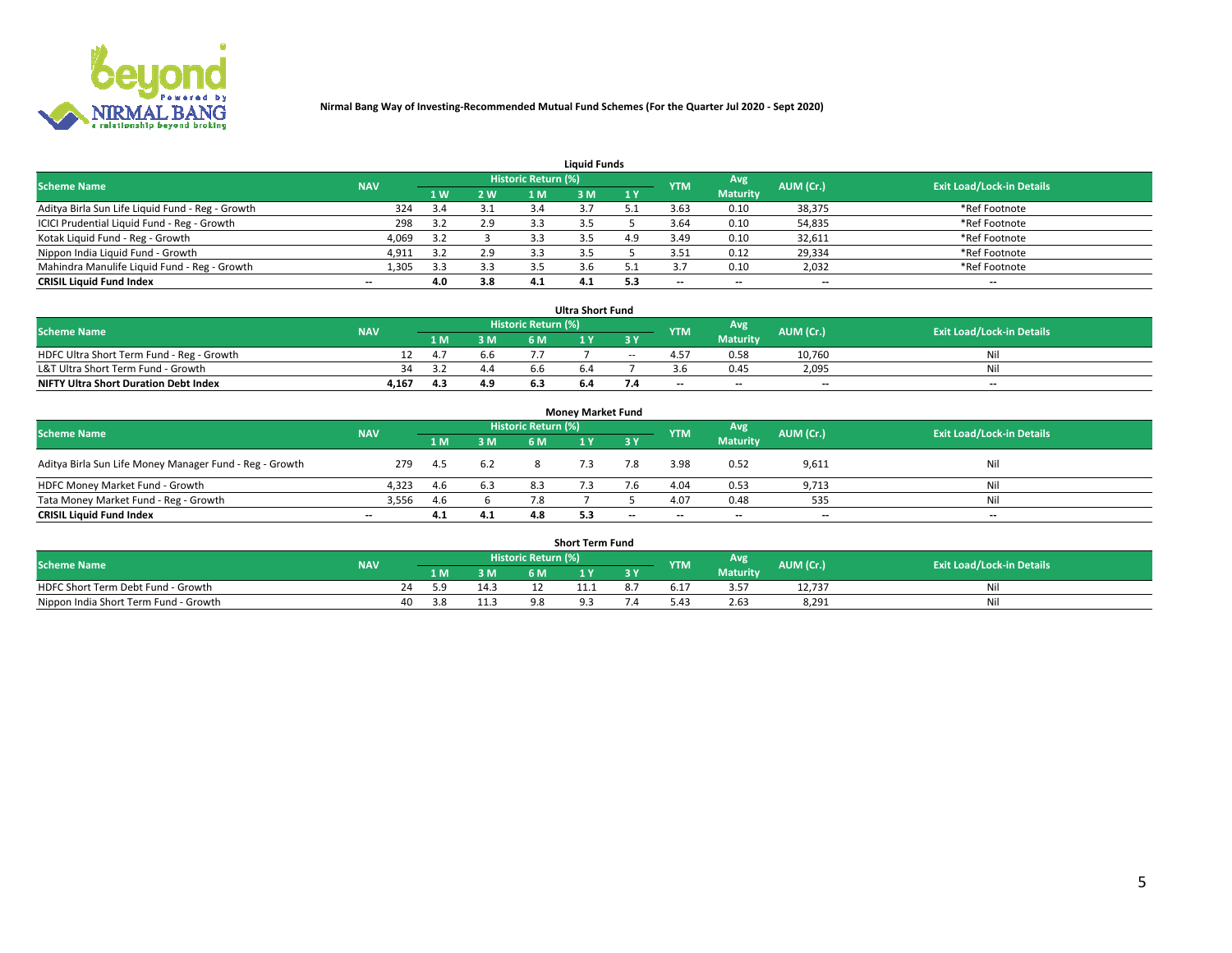

|                                           | <b>Low Duration Fund</b> |       |     |                     |  |     |            |                 |           |                                  |  |  |  |  |  |
|-------------------------------------------|--------------------------|-------|-----|---------------------|--|-----|------------|-----------------|-----------|----------------------------------|--|--|--|--|--|
| <b>Scheme Name</b>                        | <b>NAV</b>               |       |     | Historic Return (%) |  |     | <b>YTM</b> | Avg             | AUM (Cr.) | <b>Exit Load/Lock-in Details</b> |  |  |  |  |  |
|                                           |                          | L M.  | 3 M |                     |  | 3 Y |            | <b>Maturity</b> |           |                                  |  |  |  |  |  |
| Axis Treasury Advantage Fund - Growth     | 2.343                    | 4.b   | 8.6 | 8.6                 |  |     | 4.18       | 0.95            | 6,334     | Nil                              |  |  |  |  |  |
| Canara Robeco Savings Fund - Reg - Growth |                          | - 3.5 | 6.6 |                     |  |     | 3.98       | 1.02            | 1,200     | Nil                              |  |  |  |  |  |
| IDFC Low Duration Fund - Reg - Growth     | 30                       |       |     |                     |  |     | 4.01       | 1.01            | 5,326     | Nil                              |  |  |  |  |  |

| <b>Banking &amp; PSU Bond Funds</b>                 |            |     |      |      |                     |      |     |            |                 |           |                                  |  |  |  |
|-----------------------------------------------------|------------|-----|------|------|---------------------|------|-----|------------|-----------------|-----------|----------------------------------|--|--|--|
| <b>Scheme Name</b>                                  | <b>NAV</b> |     |      |      | Historic Return (%) |      |     | <b>YTM</b> | Avg             | AUM (Cr.) | <b>Exit Load/Lock-in Details</b> |  |  |  |
|                                                     |            |     | 1 M. | 3 M  | 6 M                 |      |     |            | <b>Maturity</b> |           |                                  |  |  |  |
| HDFC Banking and PSU Debt Fund - Reg - Growth       |            |     | 5.h  | 13.4 |                     | 10.7 | 8.3 | 6.05       | 3.44            | 7.544     | Ni                               |  |  |  |
| Kotak Banking and PSU Debt Fund - Reg - Growth      |            | 49. | 2.8  | 12.5 | 11.1                | 10.6 |     |            | 4.37            | 7,830     | Ni                               |  |  |  |
| Nippon India Banking & PSU Debt Fund - Reg - Growth |            | 16  | -4.3 | 11.9 | 12.6                | 10.8 |     | 4.98       | 3.35            | 5.425     | Νi                               |  |  |  |

| <b>Corporate Bond Funds</b>                         |            |        |      |                            |      |  |            |          |           |                                                |  |  |  |  |
|-----------------------------------------------------|------------|--------|------|----------------------------|------|--|------------|----------|-----------|------------------------------------------------|--|--|--|--|
| <b>Scheme Name</b>                                  | <b>NAV</b> |        |      | <b>Historic Return (%)</b> |      |  | <b>YTM</b> | Avg      | AUM (Cr.) | <b>Exit Load/Lock-in Details</b>               |  |  |  |  |
|                                                     |            |        | 3 M  | 6 M.                       |      |  |            | Maturity |           |                                                |  |  |  |  |
| ICICI Prudential Corporate Bond Fund - Reg - Growth |            |        | 12.5 | I2.3                       | 10.7 |  | 5.19       | 3.82     | 17.389    | Nil                                            |  |  |  |  |
| L&T Triple Ace Bond Fund - Reg - Growth             | 56         | $-0.9$ |      | 13.4                       |      |  | 6.31       | 8.02     | 4,580     | If redeemed before 3 Month; Exit Load is 0.5%; |  |  |  |  |
| Kotak Corporate Bond Fund - Std - Growth            | 2.828      |        | 12.2 | 10.7                       |      |  |            | 2.11     | 5,267     | Nil                                            |  |  |  |  |

| <b>Credit Risk Fund</b>                    |            |     |     |      |                     |    |     |            |                 |           |                                                                       |  |  |  |
|--------------------------------------------|------------|-----|-----|------|---------------------|----|-----|------------|-----------------|-----------|-----------------------------------------------------------------------|--|--|--|
| <b>Scheme Name</b>                         | <b>NAV</b> |     |     |      | Historic Return (%) |    |     | <b>YTM</b> | <b>Avg</b>      | AUM (Cr.) | <b>Exit Load/Lock-in Details</b>                                      |  |  |  |
|                                            |            |     | 1 M | 3 M  | 6 M                 |    | 3 Y |            | <b>Maturity</b> |           |                                                                       |  |  |  |
| ICICI Prudential Credit Risk Fund - Growth |            | 23  | 5.8 | 13.6 | 8.1                 | 10 | 7.9 | 8.94       | 2.93            | 6,556     | If redeemed before 1 Year; Exit Load is 1%;                           |  |  |  |
| HDFC Credit Risk Debt Fund - Reg - Growth  |            |     | 5.8 | 17.2 |                     |    |     |            | 3.07            | 6,258     | If redeemed before 12 Month; Exit Load is 1%; If redeemed bet. 12     |  |  |  |
|                                            |            |     |     |      |                     |    |     |            |                 |           | Month to 18 Month; Exit Load is 0.5%;                                 |  |  |  |
|                                            |            |     |     |      |                     |    |     |            |                 |           | If redeemed before 12 Month; Exit Load is 3%; If redeemed bet. 12     |  |  |  |
| SBI Credit Risk Fund - Growth              |            | 33. | 7.6 | 13.4 |                     |    | b.b | 1.97       | 3.61            |           | 3,848 Month to 24 Month; Exit Load is 1.5%; If redeemed bet. 24 Month |  |  |  |
|                                            |            |     |     |      |                     |    |     |            |                 |           | to 36 Month; Exit Load is 0.75%;                                      |  |  |  |

| <b>Floater Fund</b>                      |            |      |     |      |                       |      |   |            |                 |           |                                  |
|------------------------------------------|------------|------|-----|------|-----------------------|------|---|------------|-----------------|-----------|----------------------------------|
| <b>Scheme Name</b>                       | <b>NAV</b> |      |     |      | Historic Return (%) \ |      |   | <b>YTM</b> | Avg             | AUM (Cr.) | <b>Exit Load/Lock-in Details</b> |
|                                          |            |      | 1 M | ЗM   | 6 M                   | - 17 | . |            | <b>Maturity</b> |           |                                  |
| Nippon India Floating Rate Fund - Growth |            | - 34 | 4.b | 12.9 |                       | 10.8 |   |            | 2.87            | 13,568    | NL                               |